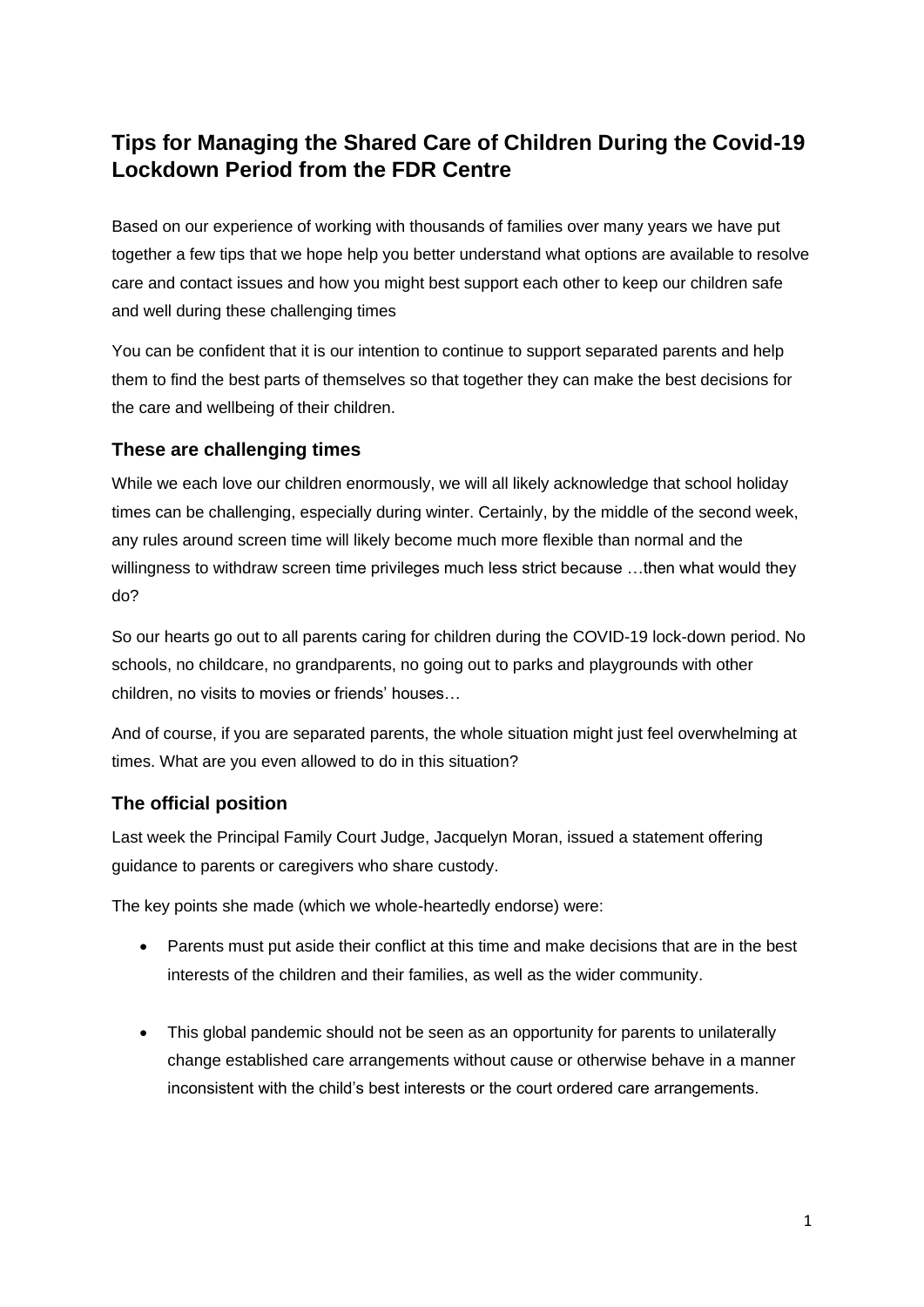- Generally, children in the same communities can continue to go between their homes, unless:
	- $\circ$  the child is unwell. In this case the child should not travel between homes until they are well;
	- o someone in either home is unwell; or
	- o someone involved (ie, the child or people in the home they have been in or will go to) has been:
		- o overseas in the last 14 days;
		- o in close contact with someone who is currently being tested for COVID-19; or
		- $\circ$  in close contact with someone who has the virus or is being tested.
- Parents and caregivers should discuss if shared custody arrangements would allow COVID-19 to potentially spread without them being aware and reach an agreement. This may mean the child may need to stay with one parent/caregiver for the initial 4 week period.
- If children are moving between parents/caregivers in the same town or community:
	- children should be accompanied by an adult when moving between homes;
	- o private vehicles should be used, wherever possible public transport can be used where there are no alternatives; and
	- $\circ$  the overriding consideration is for parents to make decisions that are in the best interest of their children.
- where there is a shared care arrangement and the families are in different towns or communities the safety of the children and others in their family units should not be compromised by movement between those homes, particularly if there are more than two homes involved.
- where children cannot move between homes, the Court would expect indirect contact such as by phone or social media messaging to be generous.

#### **So, if you co-parent and you already have a Parenting Agreement**:

The goal of the lockdown is to limit human interaction and contain the spread of COVID-19, however, if you are able to share the care of your children you can continue to do so but those arrangements will require some careful thought and planning.

Please use your Parenting Agreement and especially the flexibility function. Your Agreement is likely to cover school holidays. The school holidays have been brought forward so they will fall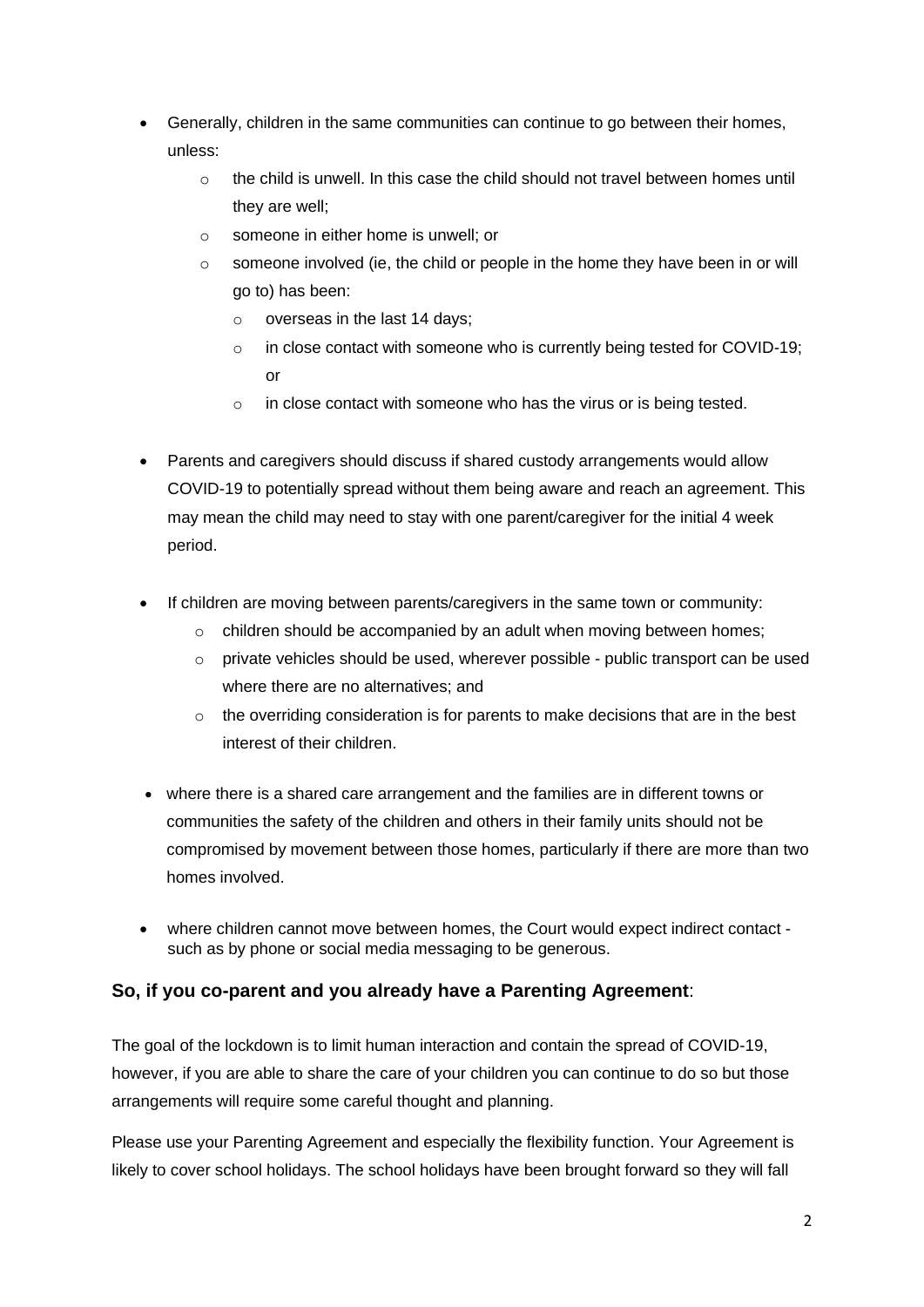within the four week lockdown period so apply the school holiday principles you have agreed to and adapt them in the best way for each of you and your children.

When your Parenting Agreement talks about "shared care", think about how that can work in a situation like the COVID-19 lock down. How can you share the care of your children so that each of you stays sane, all of you stay healthy and your parenting relationships (both co-parenting and parallel parenting) work as seamlessly as possible.

Are there other people to consider in either of your children's two homes? If for example, you live with your parents, are they vulnerable and how will having your children stay impact on their vulnerability? If you live with flatmates, what impact will having your children stay have on their already stressful lock down situation? – some may have to work from home.

If you change your Parenting Agreement so that the child/ren stay with one parent most or all of the time, what will be the impact on that arrangement on the fulltime caregiver's life? How can you, the non-caregiving parent support them (in real and practical terms!)

If living with other people is going to prove too challenging to enable the children to stay in their normal pattern of shared care, how can the non-caregiving parent still keep in contact with them regularly? (We have some tips coming up that might help with that).

Whatever arrangements need to be made, please be as kind and considerate to each other as we have all been asked to be to strangers or neighbours. It's a great opportunity to build up some parental goodwill and to show your children that you both love them and care for them.

# **If you don't have a Parenting Agreement or you do have one but it's no longer workable**

There is no need to worry about getting help and support - the FDR Centre can and will help you. Notwithstanding the steps the government has taken to contain the spread of COVID-19, it is very much business as usual (with just a few changes) for the FDR Centre as it focusses on providing a seamless service to help families resolve care and contact arrangements during these uncertain and challenging times – just complete the 'Contact Us' form on the FDR Centre's website at<https://www.fdrc.co.nz/contact-us/> and one of our experienced support staff will respond promptly.

#### **Your personal health and safety is important**

You must take care of yourself in order to care for your children.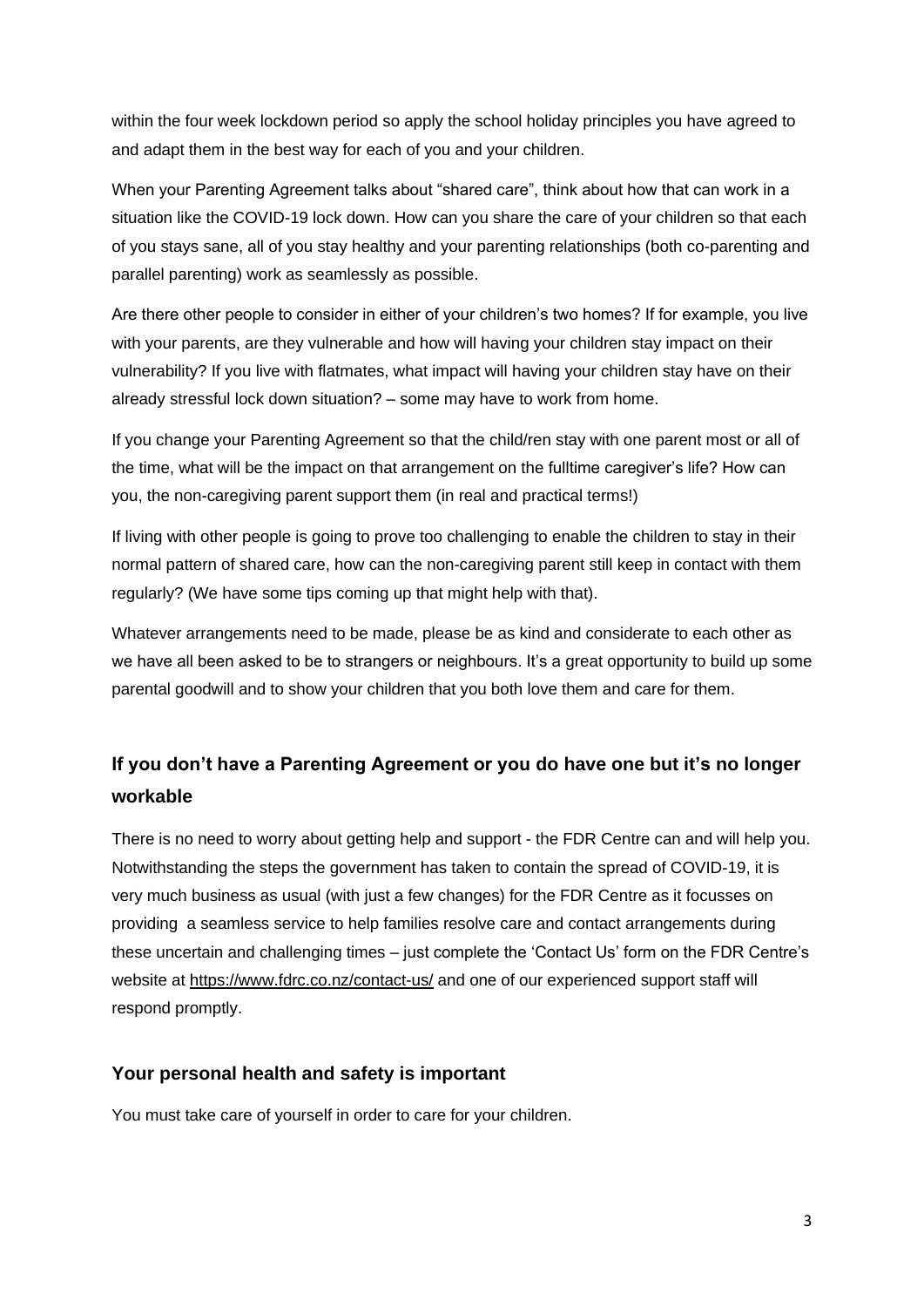Self-distancing and good hygiene are essential. Wash your hands for at least 20 seconds with soap and water. If you need to sneeze, cover your mouth and nose with a tissue or the inside of your elbow and avoid hugs, handshakes, hongis and any other contact with anyone outside your 'bubble'.

It can get lonely for adults, whether you are the primary caregiver or the non-caregiving parent. So arrange to chat with family, friends or colleagues by phone or using video apps such as WhatsApp or Facetime. Arrange virtual lunches, dinners, drinks with friends and family and check on community Facebook pages for support and interesting new ideas.

Eat well. Don't panic buy, the supermarkets are stressing that there is plenty of good food and supplies for everyone. Try and stick to three good meals a day. Try new recipes - good food will boost your immune system and your spirits.

Get plenty of exercise – healthy body  $=$  healthy mind. Get outside while the weather is good. Tidy up the yard, do some gardening, do those chores that you have been putting off until you have the time, and go for a walk or bike rides (the roads, footpaths and carparks are a lot safer for cyclists now) – remember to keep the recommended 2m separation from others at all times and be especially careful around the elderly and medically vulnerable people.

It's okay to feel anxious, stressed and afraid. It's natural and understandable but be gentle and kind on yourself and others. Connecting with people who make you feel safe and loved is the most important thing you can do to look after your mental health. The Mental Health Foundation has designed a resource which you can access at mentalhealth.org.nz/get-help/covid-19/ on looking after your mental health during COVID-19. And, anyone in New Zealand can free call or text 1737 at any time to speak with a trained counsellor – it's free and confidential.

We understand that the thought of being forced to stay in a place where you may feel unsafe will be terrifying for many. Anyone suffering domestic violence should call 111 or ask someone to call for you. If you feel threatened and you are in danger you should run outside and scream for help. You can also call Women's Refuge for free, 24/7 on 0800 REFUGE or 0800 733 843, or contact - http://08004wiseguys.org/contact-us/ - a refuge for men in Auckland.

#### **Financial health and wellbeing**

Many parents will be facing changes to their economic situation at this time. Either parent may be out of work and child related expenses are likely to have changed. Be creative about what you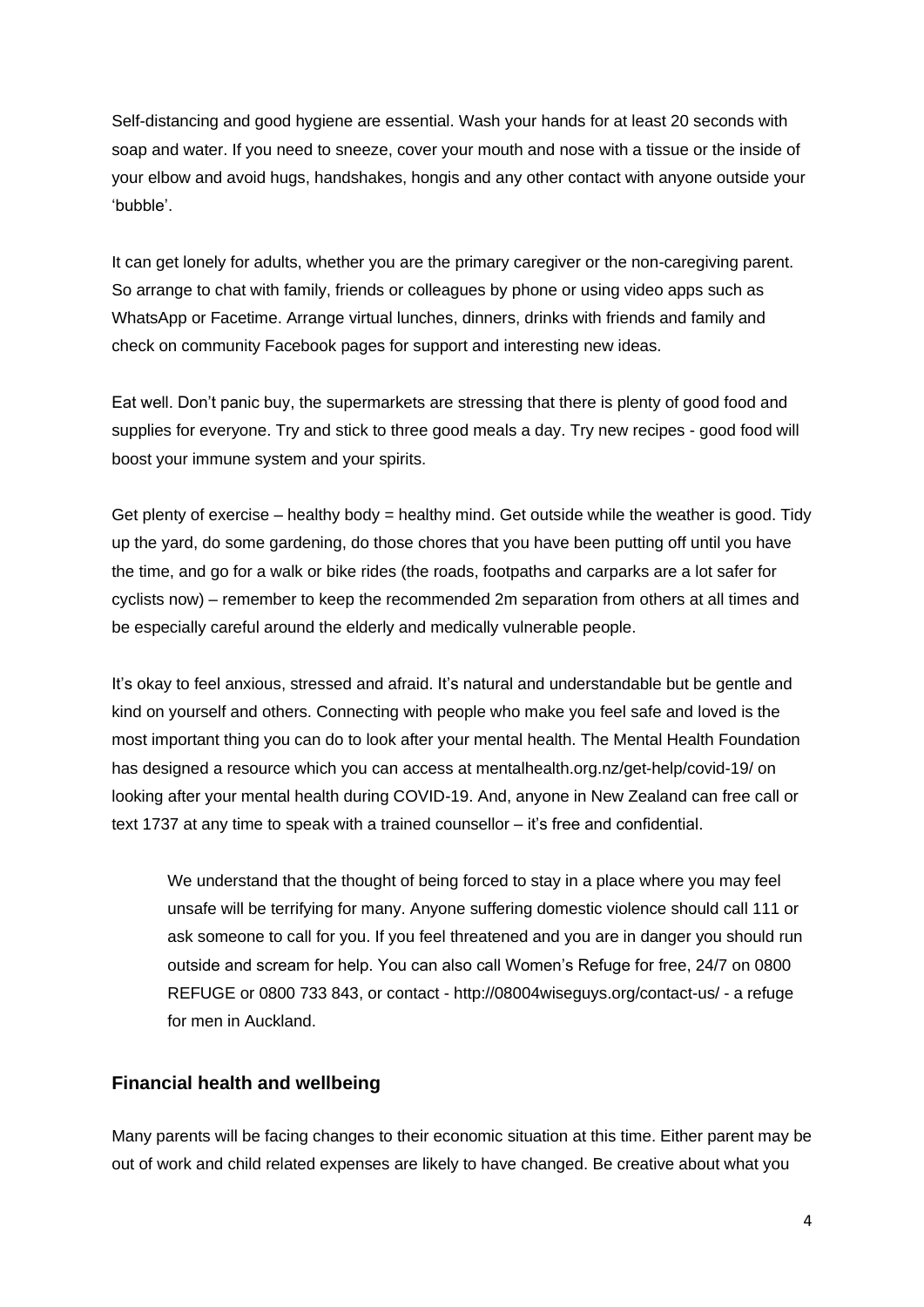can do when money is in shorter supply. Try to be open and honest when discussing financial arrangements – if you know the other parent's financial security has taken a hit then offering to review the economic support they are giving you can go a long way to creating parental goodwill!

It's okay to ask for financial help from the other parent if you need it. Be honest. Talk about what is happening or talk about what you are worried might be happening. These are not things we have control over. If your co-parent asks for help, find new ways to give. Be kind whenever you can and explain why you can't help if that is your honest situation.

You can talk with your children so that they have some (age appropriate) sense of what is going on. The government has put in place safety nets so that it is less likely that anyone will lose their house or won't be able to buy groceries or pay their rent so there's no need for kids to worry. But if you have to ration things, tell them that "Everyone is working less and spending less money on stuff for a while because of the lock down."

#### **Working together collaboratively**

The two of you can collaborate to make good messages from both of you to your children We have lots of really good messages from our prime minister at the moment and we know some people who are using a "What would Jacinda say?" technique for decision making about whether or not something is allowable under the lock down rules. You can instigate a "Mum and Dad say…" daily message to your children? The research into what helps kids says that joint messages from parents to children can be very comforting for them.

Ask the children what they know, they may know little about COVID-19 and therefore you can take the lead on how much information you are giving to them. Don't forget children will pick up on your anxiety, so maybe check the news each day and discuss the current situation with each other, family and friends, after bedtime.

Make the message to your children age appropriate. Can you make the joint messaging fun? Create the message together and take turns to deliver it. Draw pictures or use images or cartoons from the wonderful world of internet resources.

As well as creating reassuring joint messages for the children, can you also reassure each other.

If both parents are working from home, make arrangements so that each has uninterrupted time for that period when the other parent "looks after and plays with the kids" whether that is in person or online.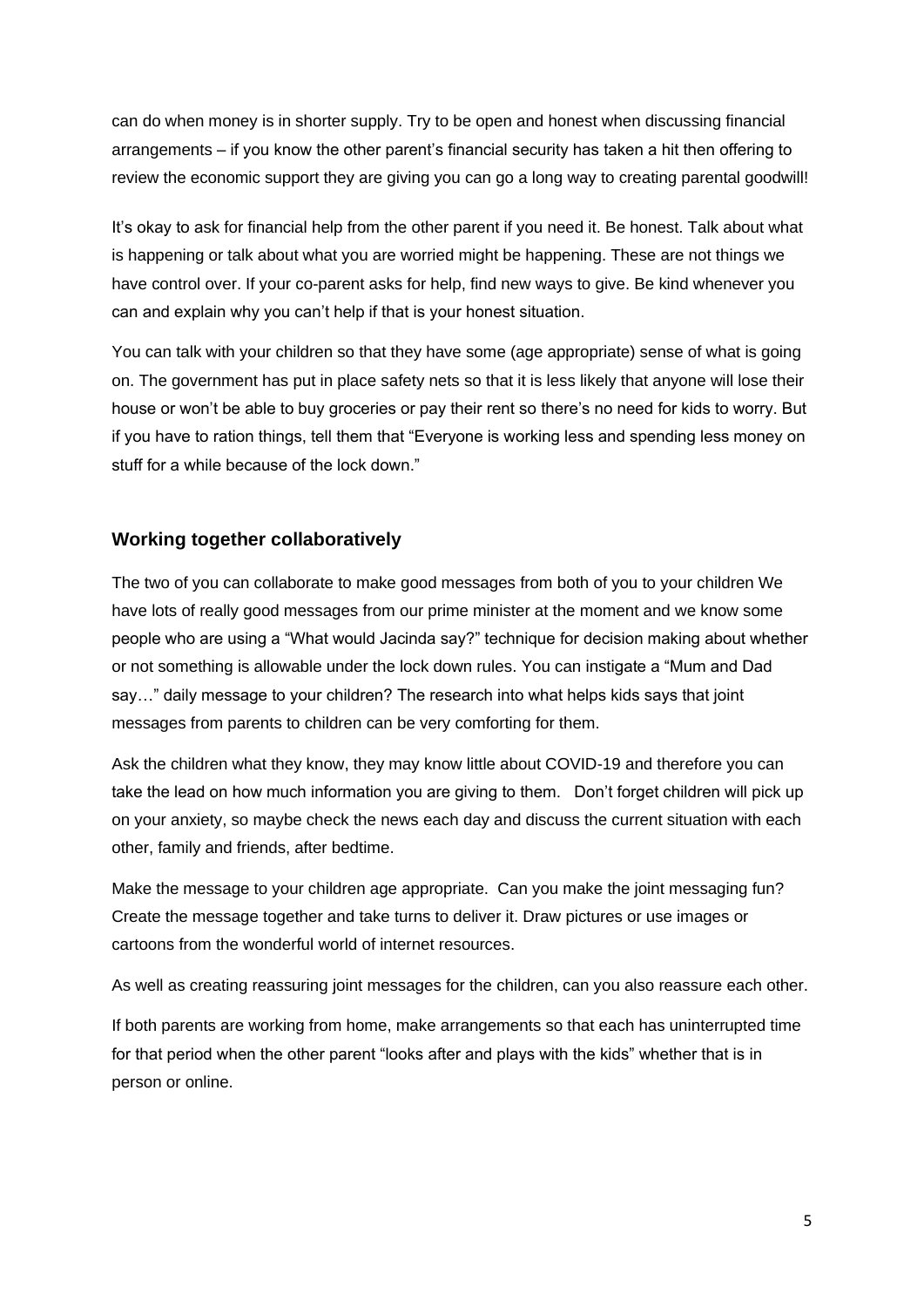You might schedule a zoom or facetime chat with each other or exchange an email with each other to check in and share info about the children and how everyone is coping. Try to make this child free.

Remember, it's not a competition – it's collaboration that is required. You don't have to put on a performance. You don't have to be perfect. Support each other to be the best parent they can be. (Big tip here: it's good for children to have the best possible relationship with both of their parents.

Turn up and be in the moment. Big tip: Put the phone away. Close down devices other than the one you are using to be in contact. Turn off the notification option. Use this time to keep in contact and make sure it is child-friendly. Think about what you might talk about before your call.

Have realistic expectations of yourselves as you try to parent, teach and care for your children. Where possible set aside one or two hours a day for supervised learning – perhaps where a parent is working from home, that could be done alongside them. Make it normal, make it fun. Remember a large part of school learning is social time learning to interact with others. If you suddenly tried to give your children hour upon hour of 'schoolwork' at home that would be unfamiliar to them and unrealistic.

Use online services and Apps, like FaceTime, Google Meet/Hangout, Zoom or Skype. Many have a free system and they allow face to face contact across distance.

Create a WhatsApp group for your children and their parents and extended family members.

Let your children create a WhatsApp group for their friends so that they can socialise virtually.

Don't fall into the trap of letting your children sit in front of television or be online all day. Try and have at least two device-free hours daily. Encourage reading and play – that is every bit as important as doing their maths or science homework.

Play cards or other games online – include grandma and grandpa and extended family where you can.

Make ordinary things fun: cook together, teach your children how to play cards, draughts, chess, connect-four, scrabble, monopoly or charades. Maybe try some origami!

Get the other parent to read to the kids over the phone or online, especially at bedtime. Communicate with each other about what stories the children like and how they like to be read to.

Use the time you have on your own to take a break. Make a cup of tea, sit down, clear your head.